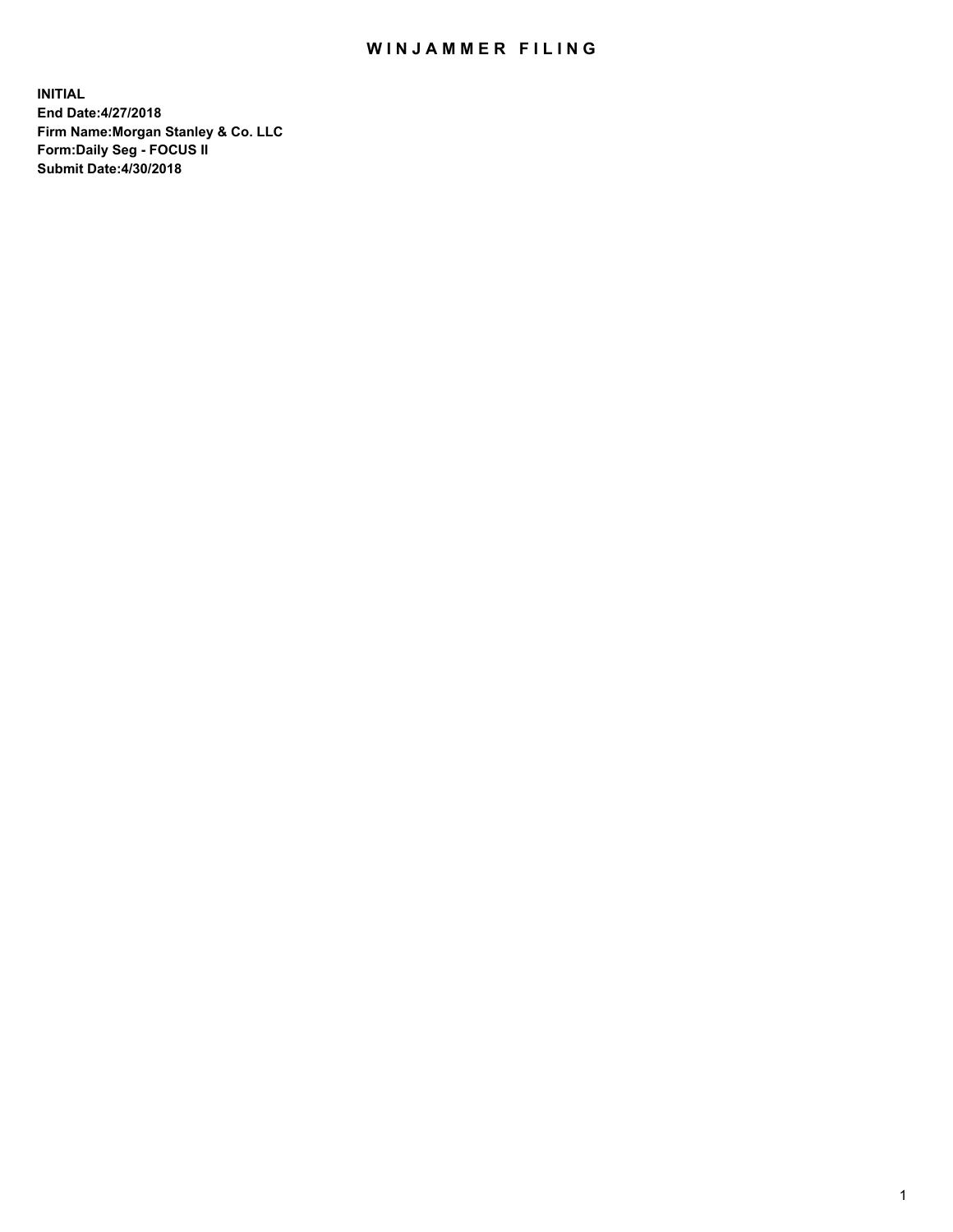## **INITIAL End Date:4/27/2018 Firm Name:Morgan Stanley & Co. LLC Form:Daily Seg - FOCUS II Submit Date:4/30/2018 Daily Segregation - Cover Page**

| Name of Company<br><b>Contact Name</b><br><b>Contact Phone Number</b><br><b>Contact Email Address</b>                                                                                                                                                                                                                          | Morgan Stanley & Co. LLC<br>Ikram Shah<br>212-276-0963<br>lkram.shah@morganstanley.com |
|--------------------------------------------------------------------------------------------------------------------------------------------------------------------------------------------------------------------------------------------------------------------------------------------------------------------------------|----------------------------------------------------------------------------------------|
| FCM's Customer Segregated Funds Residual Interest Target (choose one):<br>a. Minimum dollar amount: ; or<br>b. Minimum percentage of customer segregated funds required:%; or<br>c. Dollar amount range between: and; or<br>d. Percentage range of customer segregated funds required between: % and %.                        | 331,000,000<br><u>0</u><br>0 <sub>0</sub><br><u>00</u>                                 |
| FCM's Customer Secured Amount Funds Residual Interest Target (choose one):<br>a. Minimum dollar amount: ; or<br>b. Minimum percentage of customer secured funds required:%; or<br>c. Dollar amount range between: and; or<br>d. Percentage range of customer secured funds required between: % and %.                          | 140,000,000<br>0 <sub>0</sub><br>0 <sub>0</sub>                                        |
| FCM's Cleared Swaps Customer Collateral Residual Interest Target (choose one):<br>a. Minimum dollar amount: ; or<br>b. Minimum percentage of cleared swaps customer collateral required:% ; or<br>c. Dollar amount range between: and; or<br>d. Percentage range of cleared swaps customer collateral required between:% and%. | 92,000,000<br>0 <sub>0</sub><br>0 <sub>0</sub>                                         |

Attach supporting documents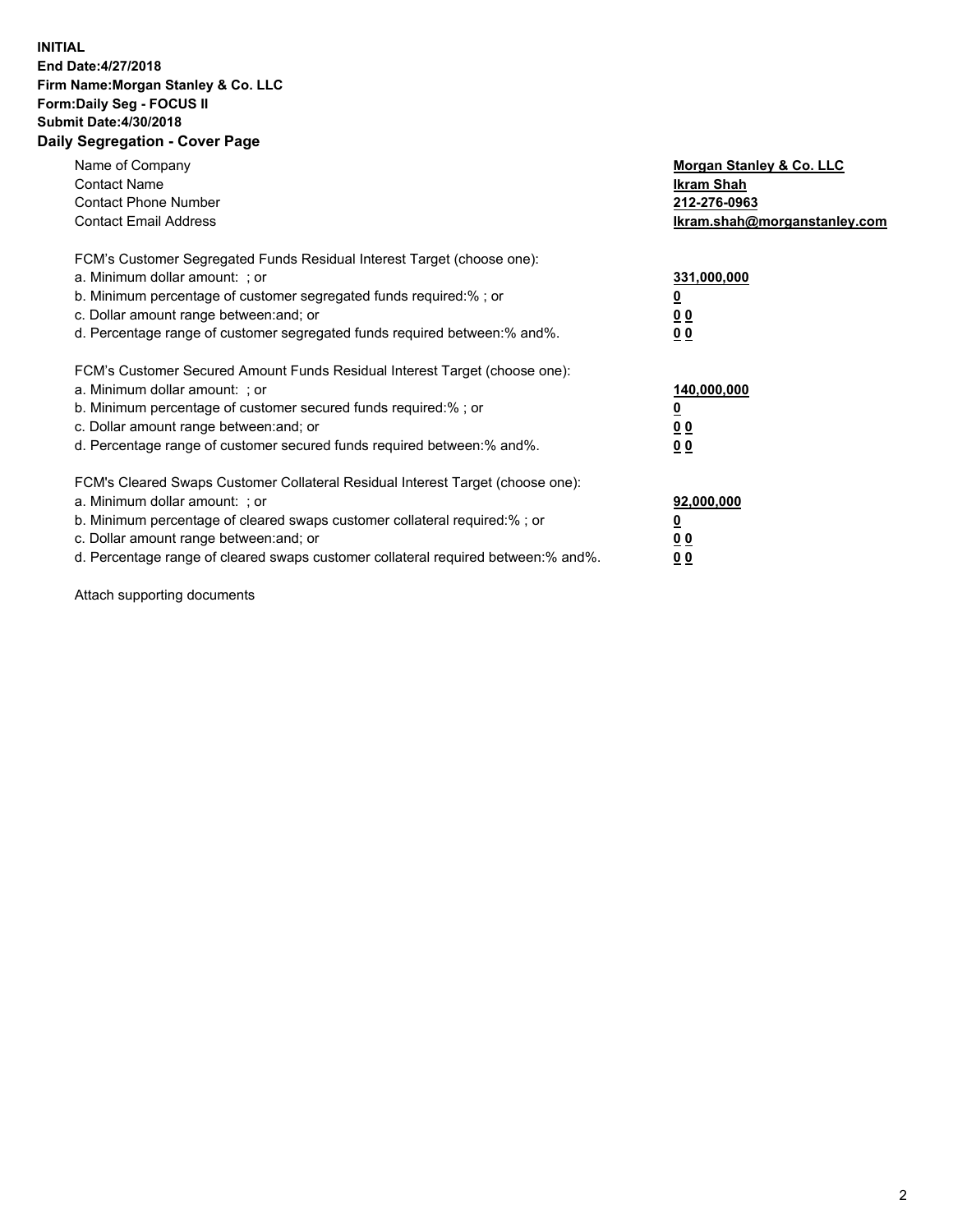## **INITIAL End Date:4/27/2018 Firm Name:Morgan Stanley & Co. LLC Form:Daily Seg - FOCUS II Submit Date:4/30/2018**

**Daily Segregation - Secured Amounts** Foreign Futures and Foreign Options Secured Amounts Amount required to be set aside pursuant to law, rule or regulation of a foreign government or a rule of a self-regulatory organization authorized thereunder 1. Net ledger balance - Foreign Futures and Foreign Option Trading - All Customers A. Cash **3,149,569,226** [7315] B. Securities (at market) **2,109,959,969** [7317] 2. Net unrealized profit (loss) in open futures contracts traded on a foreign board of trade **358,608,136** [7325] 3. Exchange traded options a. Market value of open option contracts purchased on a foreign board of trade **29,235,601** [7335] b. Market value of open contracts granted (sold) on a foreign board of trade **-30,064,811** [7337] 4. Net equity (deficit) (add lines 1. 2. and 3.) **5,617,308,121** [7345] 5. Account liquidating to a deficit and account with a debit balances - gross amount **74,879,201** [7351] Less: amount offset by customer owned securities **-74,033,640** [7352] **845,561** [7354] 6. Amount required to be set aside as the secured amount - Net Liquidating Equity Method (add lines 4 and 5) 7. Greater of amount required to be set aside pursuant to foreign jurisdiction (above) or line 6. FUNDS DEPOSITED IN SEPARATE REGULATION 30.7 ACCOUNTS 1. Cash in banks A. Banks located in the United States **239,416,480** [7500] B. Other banks qualified under Regulation 30.7 **894,527,590** [7520] **1,133,944,070** [7530] 2. Securities A. In safekeeping with banks located in the United States **355,441,380** [7540] B. In safekeeping with other banks qualified under Regulation 30.7 **0** [7560] **355,441,380** [7570] 3. Equities with registered futures commission merchants A. Cash **5,363,510** [7580] B. Securities **0** [7590] C. Unrealized gain (loss) on open futures contracts **560,828** [7600] D. Value of long option contracts **0** [7610] E. Value of short option contracts **0** [7615] **5,924,338** [7620] 4. Amounts held by clearing organizations of foreign boards of trade A. Cash **0** [7640] B. Securities **0** [7650] C. Amount due to (from) clearing organization - daily variation **0** [7660] D. Value of long option contracts **0** [7670] E. Value of short option contracts **0** [7675] **0** [7680] 5. Amounts held by members of foreign boards of trade A. Cash **2,201,802,844** [7700] B. Securities **1,754,518,589** [7710] C. Unrealized gain (loss) on open futures contracts **358,047,308** [7720]

- D. Value of long option contracts **29,235,601** [7730]
- 
- 6. Amounts with other depositories designated by a foreign board of trade **0** [7760]
- 7. Segregated funds on hand **0** [7765]
- 8. Total funds in separate section 30.7 accounts **5,808,849,319** [7770]
- 9. Excess (deficiency) Set Aside for Secured Amount (subtract line 7 Secured Statement Page 1 from Line 8)
- 10. Management Target Amount for Excess funds in separate section 30.7 accounts **140,000,000** [7780]
- 11. Excess (deficiency) funds in separate 30.7 accounts over (under) Management Target **50,695,637** [7785]

**0** [7305]

**5,618,153,682** [7355]

## **5,618,153,682** [7360]

 E. Value of short option contracts **-30,064,811** [7735] **4,313,539,531** [7740] **190,695,637** [7380]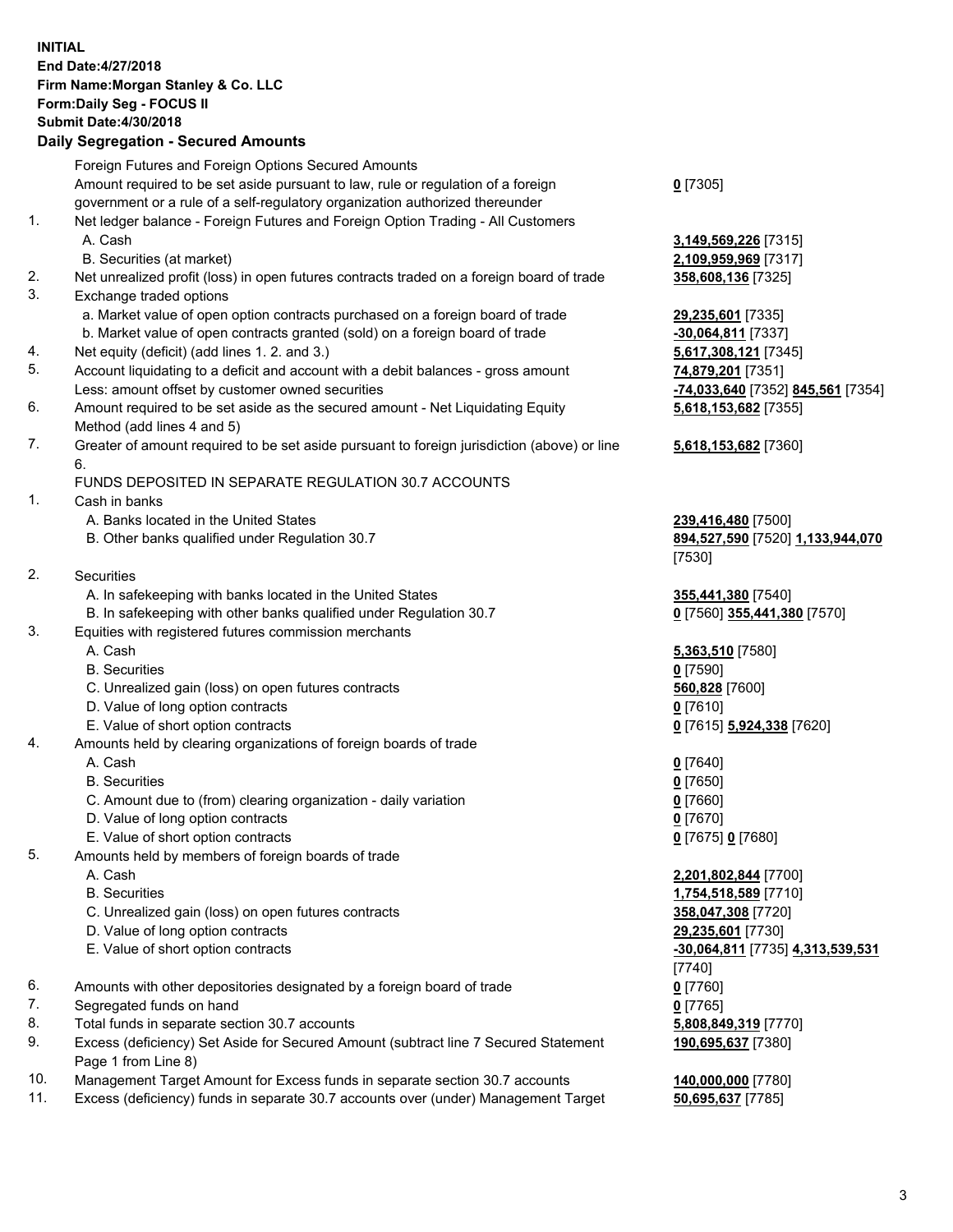**INITIAL End Date:4/27/2018 Firm Name:Morgan Stanley & Co. LLC Form:Daily Seg - FOCUS II Submit Date:4/30/2018 Daily Segregation - Segregation Statement** SEGREGATION REQUIREMENTS(Section 4d(2) of the CEAct) 1. Net ledger balance A. Cash **10,589,082,515** [7010] B. Securities (at market) **5,141,447,010** [7020] 2. Net unrealized profit (loss) in open futures contracts traded on a contract market **-32,927,889** [7030] 3. Exchange traded options A. Add market value of open option contracts purchased on a contract market **433,087,351** [7032] B. Deduct market value of open option contracts granted (sold) on a contract market **-676,798,506** [7033] 4. Net equity (deficit) (add lines 1, 2 and 3) **15,453,890,481** [7040] 5. Accounts liquidating to a deficit and accounts with debit balances - gross amount **237,076,546** [7045] Less: amount offset by customer securities **-202,429,747** [7047] **34,646,799** [7050] 6. Amount required to be segregated (add lines 4 and 5) **15,488,537,280** [7060] FUNDS IN SEGREGATED ACCOUNTS 7. Deposited in segregated funds bank accounts A. Cash **4,076,543,633** [7070] B. Securities representing investments of customers' funds (at market) **0** [7080] C. Securities held for particular customers or option customers in lieu of cash (at market) **1,190,461,504** [7090] 8. Margins on deposit with derivatives clearing organizations of contract markets A. Cash **6,820,827,013** [7100] B. Securities representing investments of customers' funds (at market) **0** [7110] C. Securities held for particular customers or option customers in lieu of cash (at market) **3,950,985,506** [7120] 9. Net settlement from (to) derivatives clearing organizations of contract markets **71,911,084** [7130] 10. Exchange traded options A. Value of open long option contracts **433,087,351** [7132] B. Value of open short option contracts **-676,798,506** [7133] 11. Net equities with other FCMs A. Net liquidating equity **3,867,945** [7140] B. Securities representing investments of customers' funds (at market) **0** [7160] C. Securities held for particular customers or option customers in lieu of cash (at market) **0** [7170] 12. Segregated funds on hand **0** [7150] 13. Total amount in segregation (add lines 7 through 12) **15,870,885,530** [7180] 14. Excess (deficiency) funds in segregation (subtract line 6 from line 13) **382,348,250** [7190]

- 15. Management Target Amount for Excess funds in segregation **331,000,000** [7194]
- 16. Excess (deficiency) funds in segregation over (under) Management Target Amount Excess

**51,348,250** [7198]